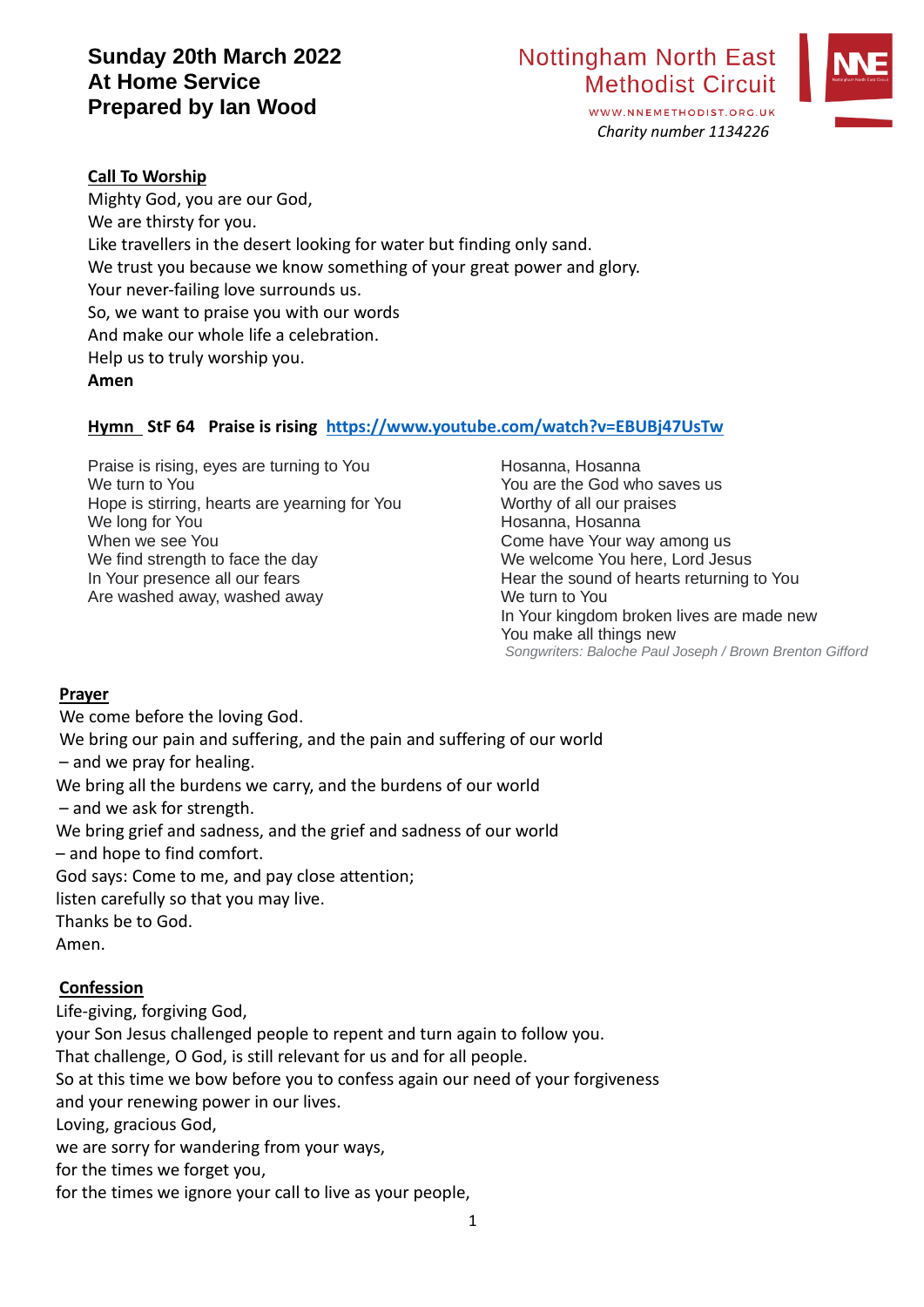for failing to share our knowledge and love for you with those around us. We admit that we need to change, and we cannot do that without your forgiveness, and your renewing Spirit in our lives. Lord God, hear our prayer.

To all who truly repent, God says: 'Your sins are forgiven, I will remember them no more.'

Thanks be to God. **Amen.**

### **Hymn StF 429 Lord we turn to you for mercy [https://www.youtube.com/watch?v=VP12CN\\_3pCs](https://www.youtube.com/watch?v=VP12CN_3pCs)**

1 Lord, we turn to you for mercy: may our prayerful words express something of our heartfelt sorrow for the sins we now confess.

2 We have trusted far too often in our human strength and skill; we have proudly disregarded what we know to be your will.

3 Yet by your immense compassion you invite, accept, restore, leading us to greater wholeness than we ever knew before.

4 Your forgiveness lifts our burdens, setting heart and spirit free to fulfil our true potential, all that we were meant to be.

5 For you teach a way of wisdom we may clearly understand: walking with the God of mercy step by step, and hand in hand.

### **Scripture Reading Isaiah 55: 1-9**

- Ho, everyone who thirsts, come to the waters; and you that have no money, come, buy and eat! Come, buy wine and milk without money and without price. 2 Why do you spend your money for that which is not bread, and your labour for that which does not satisfy? Listen carefully to me, and eat what is good, and delight yourselves in rich food. 3 Incline your ear, and come to me; listen, so that you may live. I will make with you an everlasting covenant, my steadfast, sure love for David. 4 See, I made him a witness to the peoples, a leader and commander for the peoples.
	- 5 See, you shall call nations that you do not know, and nations that do not know you shall run to you, because of the Lord your God, the Holy One of Israel, for he has glorified you.
	- 6 Seek the Lord while he may be found, call upon him while he is near;

7 let the wicked forsake their way,

and the unrighteous their thoughts;

let them return to the Lord, that he may have mercy on them,

- and to our God, for he will abundantly pardon.
- 8 For my thoughts are not your thoughts, nor are your ways my ways, says the Lord.
- 9 For as the heavens are higher than the earth, so are my ways higher than your ways and my thoughts than your thoughts.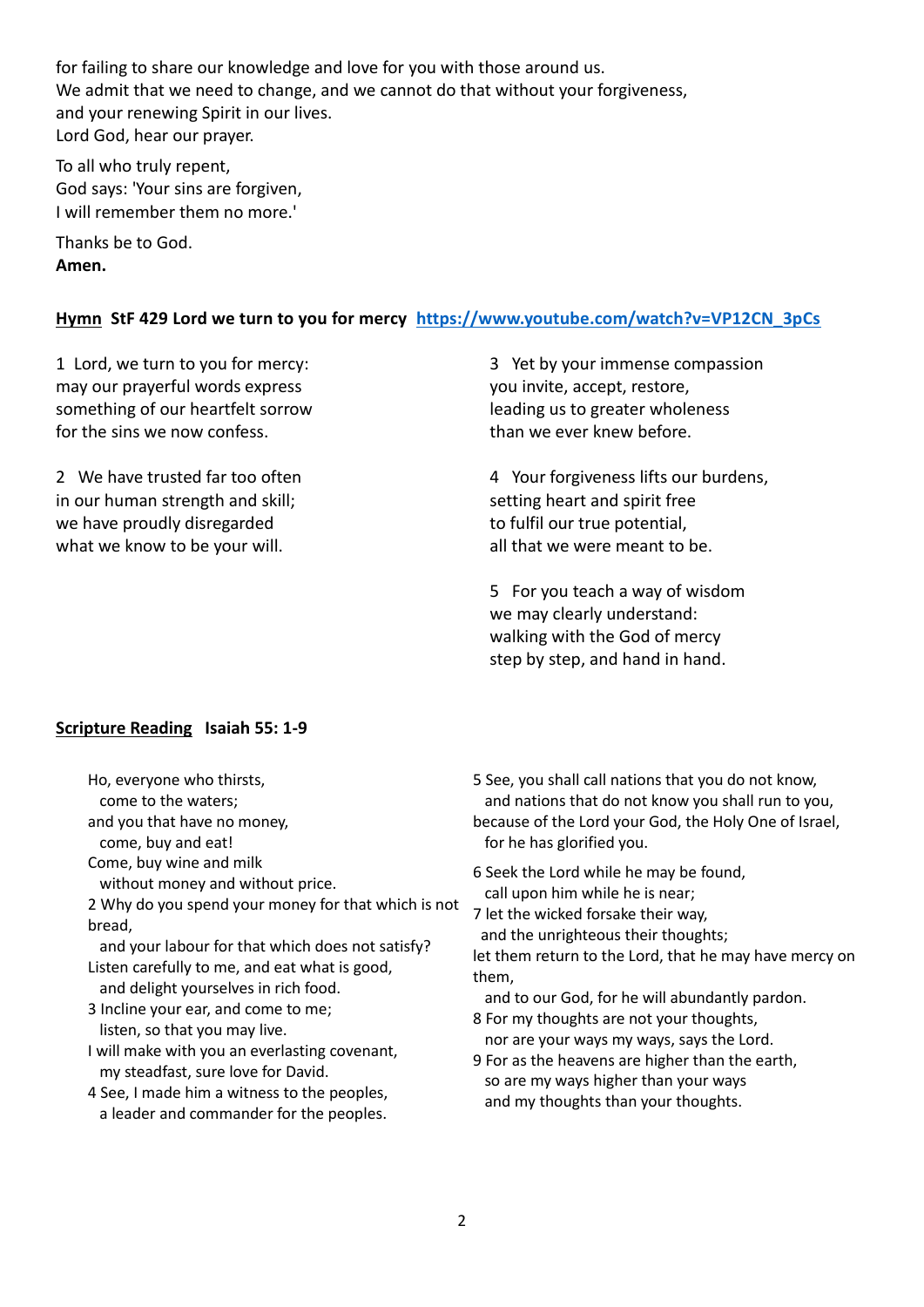At that very time there were some present who told him about the Galileans whose blood Pilate had mingled with their sacrifices. 2 He asked them, 'Do you think that because these Galileans suffered in this way they were worse sinners than all other Galileans? 3 No, I tell you; but unless you repent, you will all perish as they did. 4 Or those eighteen who were killed when the tower of Siloam fell on them—do you think that they were worse offenders than all the others living in Jerusalem? 5 No, I tell you; but unless you repent, you will all perish just as they did.'

6 Then he told this parable: 'A man had a fig tree planted in his vineyard; and he came looking for fruit on it and found none. 7 So he said to the gardener, "See here! For three years I have come looking for fruit on this fig tree, and still I find none. Cut it down! Why should it be wasting the soil?" 8 He replied, "Sir, let it alone for one more year, until I dig round it and put manure on it. 9 If it bears fruit next year, well and good; but if not, you can cut it down." '

### **Hymn StF 248 I heard the voice of Jesus say <https://www.youtube.com/watch?v=ZRgNaUCq39w>**

1 I heard the voice of Jesus say, "Come unto Me, and rest; Lay down, thou weary one, lay down Thy head upon My breast." I came to Jesus as I was, Weary, and worn, and sad; I found in Him a resting-place, And He has made me glad.

3 I heard the voice of Jesus say, "I am this dark world's Light; Look unto Me, thy morn shall rise, And all thy day be bright." I looked to Jesus, and I found In Him my Star, my Sun; And in that Light of life I'll walk Till trav'lling days are done.

2 I heard the voice of Jesus say, "Behold, I freely give The living water: thirsty one, Stoop down, and drink, and live." I came to Jesus, and I drank Of that life-giving stream; My thirst was quenched, my soul revived, And now I live in Him.

#### **Sermon**

A Woman goes to church after not going for many years. Met a sour faced lady who declared :"God is angry at all the sin in the world, we all deserve to be punished. No matter how good you are, or how loving you try to be, you cannot reach God's standards, He will always be disappointed in you."

She didn't go back there again Do you believe in an angry God of vengeance who wants to punish us? Some people do.

I can recall some loud voices over the years from some (mainly American) preachers stating that disasters and catastrophes, whether natural or the result of terrorism are God's judgement on mankind . Whether it's a school shooting in USA, mass murders in a mosque, a bomb at a crowded UK arena, or Tsunamis, floods, earthquakes , or epidemics - they are all sent as punishment by God because of relaxed moral standards. Those who promote such views usually have their own lists of things that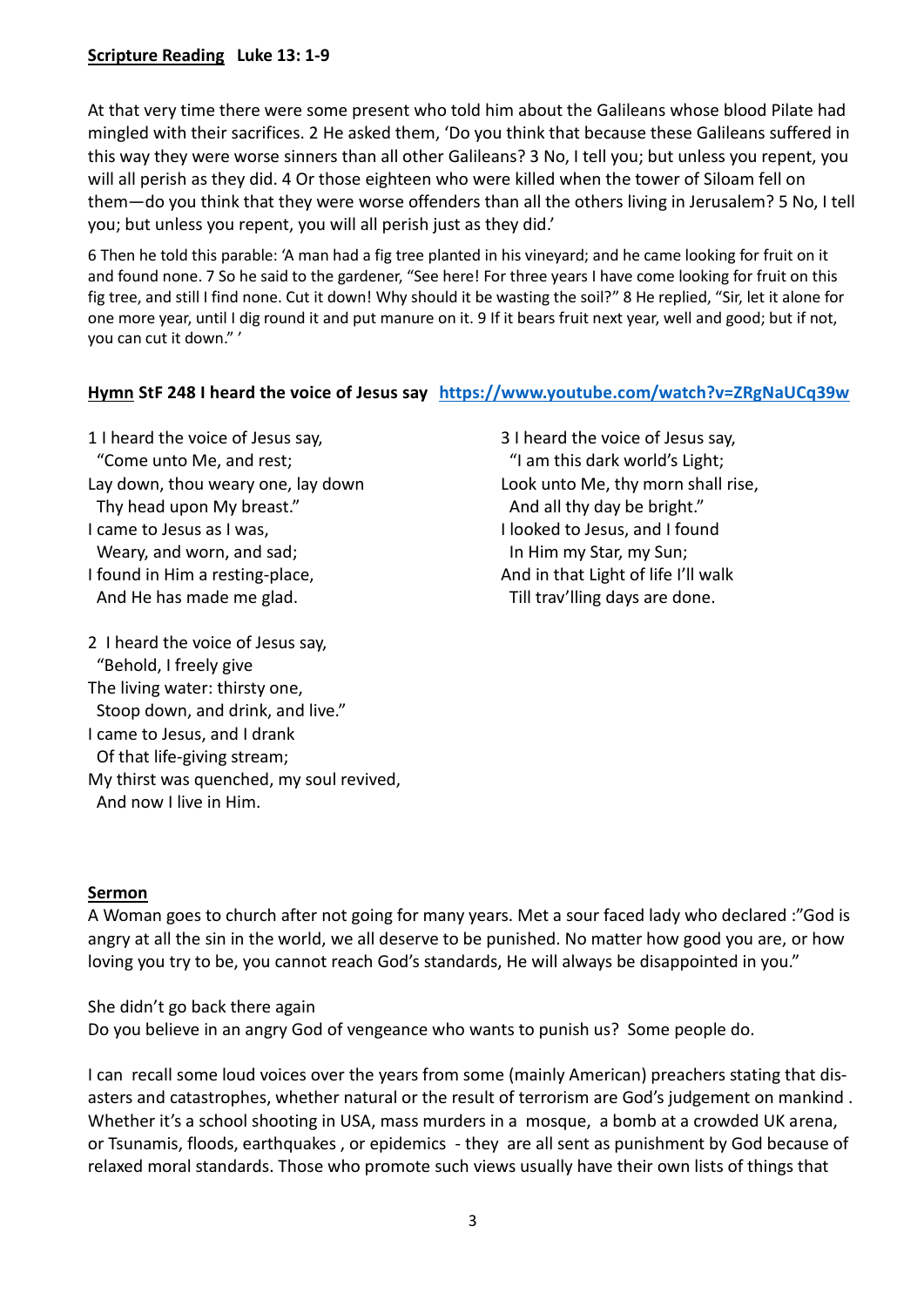they think God wants to punish: Acceptance and inclusion of the LGBT community, or teaching evolution and science instead of a literal 6 day creation, or allowing women to have an abortion. You can probably think of others.

In society in general when something bad happens, often the cry goes up "What have I done to deserve this" which perhaps suggests an underlying belief that this is how God works, and that God is punishing them.

That mindset is present in our Gospel reading. Luke's story tells us that Jesus has decided to go to Jerusalem with a group of fellow Galilean pilgrims when they share some hot news. They inform Jesus of an atrocity committed by Pilate who slaughtered some other Galileans while they were offering sacrifice in the Temple.

It was a tragic event. It was bad enough to live under the occupation of Pilate and his reign of terror but here he sent Roman soldiers into the Temple and had pilgrims killed alongside of their sacrifices so that the blood of the innocent mingled with the blood of the sacrifice on the floor of the Temple courtyard. It was a sacrilegious act.

Some of the Galilean pilgrims shared this news with Jesus, their report tainted with self-righteous anger. Perhaps they expected him to condemn the outrage . Or perhaps say God was punishing them. For the people of the time, one of the key ideas growing out of their experience and theology was that suffering and sin were connected. The relationship was a simple formula: Obedience to the Torah brought blessings. Disobedience brought a curse. Simply a matter of cause and effect.

Jesus responds not by condemning Pilate nor by suggesting that the pilgrims were being punished.

He simply asked them, "Do you think that because these Galileans suffered in this way they were worse sinners than all other Galileans? This is clearly a denial of any suggestion that God had punished them

Then a second example is raised by Jesus and it is parallel to the first: the fall of a tower in Siloam killing 18 Galileans. Jesus' response follows the same line of questioning: do you think that they were worse offenders than all the others living in Jerusalem?

I can imagine that those who shared the news are listening for his response, wanting Jesus to confirm that yes, indeed, those people were worse sinners and that was why they died. Perhaps they were also thinking to themselves "because we are not sinners like those people were then we will be saved."

Jesus didn't say any of that. Jesus responds to these rhetorical questions with a challenge: No, I tell you; but unless you repent, you will all perish just as they did.

Repent – means to turn about and walk in the opposite direction. The word is translated from the Greek word "Metanoia" which means a change of Mind, a change in the trend and action of the whole inner nature, one's intellect, affections and morals. A complete and total change of heart, soul and mind.

Then he illustrates his meaning with a parable of a man who found himself stuck with an unproductive fig tree. Soil was at a premium in Israel. It was not unusual for a vineyard owner to give a little bit of his soil up for a fruit tree, but this tree took up the best soil, the deepest soil, and required the most water. A fig tree doesn't grow fruit until three years after planting. The owner in this story, had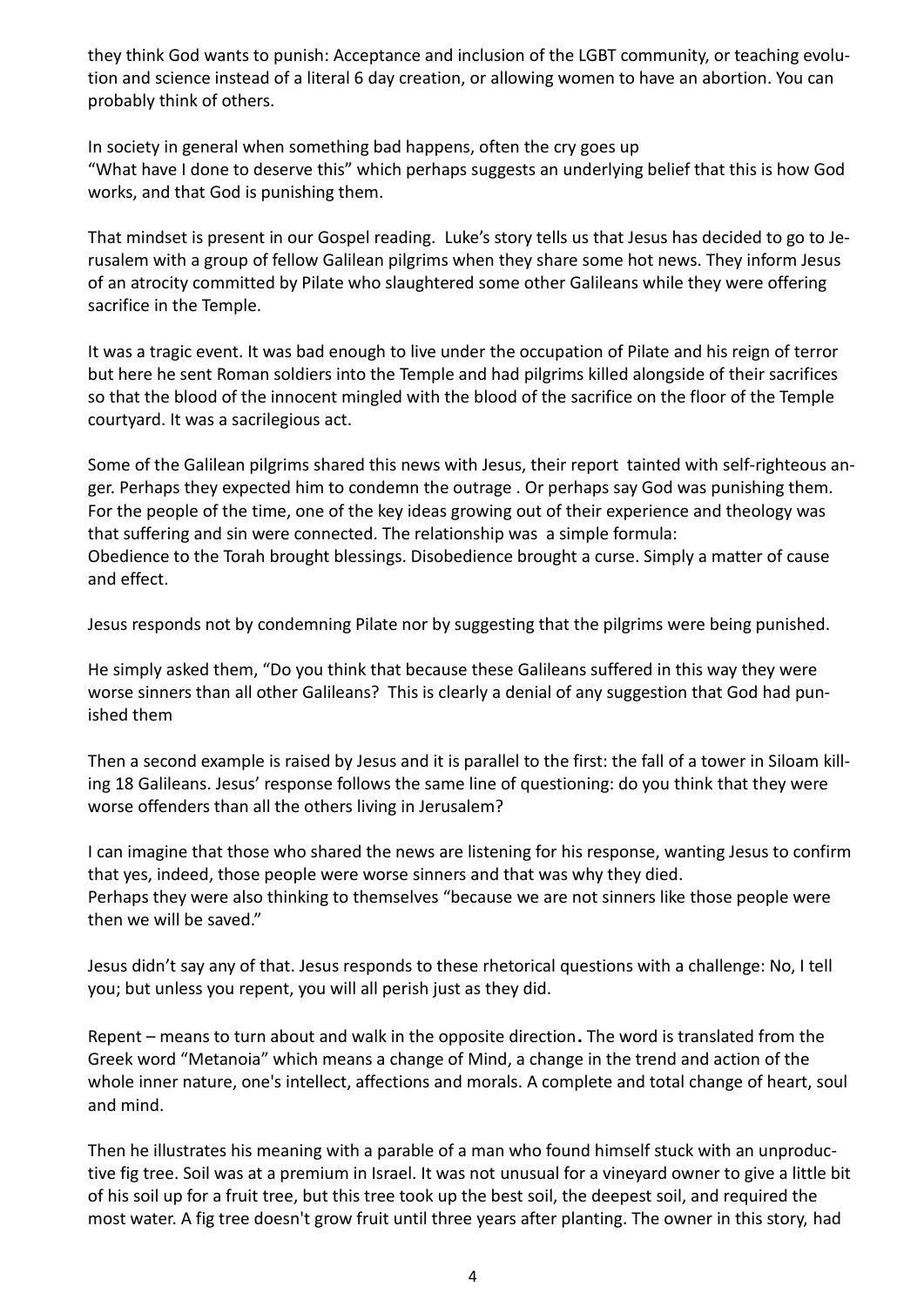given the tree "due season" to bear fruit and yet the tree still bore no fruit. It took up valuable space and resources.

Normally, he would have cut it down but the owner agrees to allow it to stand for one more year. It will even receive special care. It has a second chance to become fruitful. But if it doesn't, at the end of that time, if it has not produced fruit, it will be chopped down.

Now, we often tend to read this parable as an allegory, assuming that the landowner is God, the gardener is Jesus, and we are the failing fig tree.

But nowhere else in Luke do we find a picture of an angry, vindictive God that needs to be placated by a friendly Jesus.

Rather, Jesus portrays God as a father who scans the horizon day in and day out waiting for his wayward son to come home and as a woman who after sweeping her house all night looking for a lost coin throws a party costing even more than the coin is worth to celebrate that she found it.

Luke's Gospel overflows with the conviction that "there is more rejoicing in heaven over one sinner who repents than over ninety-nine who need no repentance" (Luke 15:7).

Given Luke's consistent picture of God's reaction to sin, we need an alternative understanding: perhaps the impatient landowner represents us and *our own* sense of how the world *should* work. Are we ready to give up, throw in the towel, because we cannot see the world getting any better? , and wondering what the point is? From a very early age, we want things to be "fair". We perhaps think we should receive rewards for doing good and demand that punishment is meted out for those who do evil.

(Of course, we are not always consistent, for when it comes to our own mistakes and misdeeds – then we want mercy!)

So perhaps the key to understanding the parable is to see that it paints a picture of a patient gardener who is God. And we then see that God consistently challenges our notions of fairness and dares to reveal that the ultimate answer to sin isn't punishment – not even in the name of justice – but rather mercy, reconciliation, and new life.

God is not a God of punishment, but a God of second chances

This whole discussion takes place on the road to Jerusalem, as Jesus is making his way steadfastly to the cross. And as we reflect on this passage in the light of the whole of Luke's Gospel, we might come to recognize that the cross is not about punishment for sin either. Not for Jesus' sin, certainly, but also not for ours. There is popular and widespread interpretation of the cross: that because God is just, God has to punish sin, and because God is loving, God punishes Jesus instead of us.

But such an understanding of the cross says more about our inadequate understanding of justice than it says about God.

In contrast to this theory, I would want to uphold the view that the cross is not about punishment but is instead about identification, solidarity, and love.

Rather than hold to a theology that God has to punish someone – and that we're just lucky Jesus was around – what if instead we recognize that God's answer to sin isn't punishment at all but instead is love.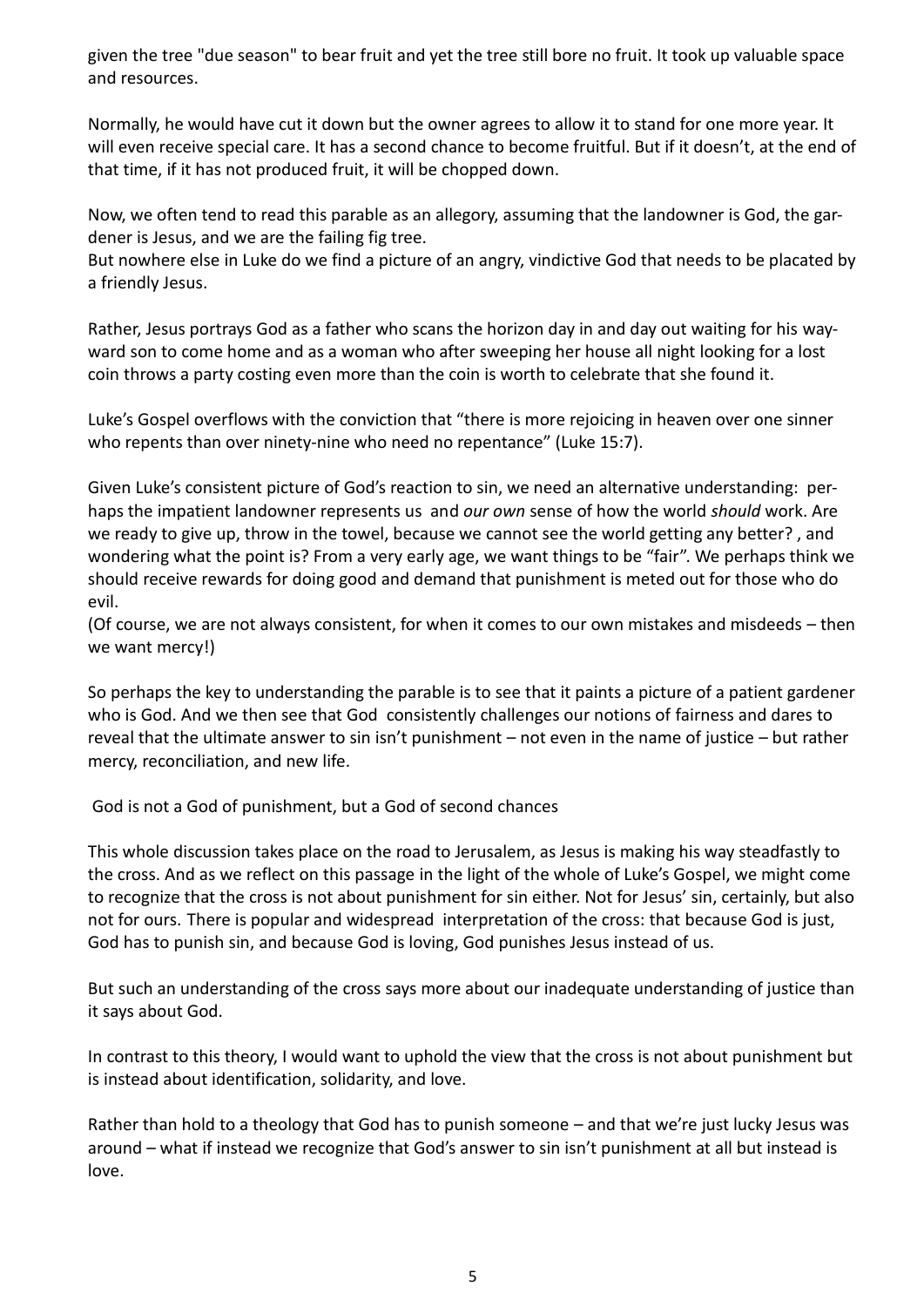That is, in Jesus, God loves us enough to take on our humanity and our lives fully, identifying with us completely. In the crucifixion, we see just how far God is willing to go to be with us and for us, even to the point of suffering unjustly and dying the death of a criminal. And in the resurrection, we see that God's solidarity and love is stronger than anything, even death.

So, how do we respond in the face of suffering and loss? What have we learned about disasters and catastrophes? Has God inflicted them upon us as punishment for our wrongdoing? NO!

We learn that God is with us. That God understands what our suffering is like. That God has promised to redeem all things, including even our suffering. That suffering and injustice do not have the last word in our lives and world. And that God will keep waiting for us and keep urging us to turn away from our self-destructive habits to be drawn again into his loving embrace.

Of course there is a challenge in the parable ( as always). The call is to Repentance, A complete and total change of heart, soul and mind.

When John the Baptist spoke of repentance, he told the Jews to bear fruit worthy of repentance. Repentance should show results.

The fig tree was not fulfilling its purpose of bearing fruit. Fig tree was using up valuable soil but not producing fruit. As we might say today, "a waste of space"

This is a Challenge to churches that are not growing the fruit God expects. Are some of our churches a waste of space?

It's a Challenge to individuals who plod along not doing anything for the Kingdom. Are we a waste of space?

Isaiah 55 asks : Why spend money on what is not bread, and your labour on what does not satisfy?

#### **Let's pause for Reflection**

Are we honest about the radical transformation required by the Gospel? Are we honest about repentance - the complete change of mind, hearts and actions in order to follow Christ ?

The mission of the Church is to make disciples of Jesus Christ for the transformation of the world. Are we spending our time and energy on things that don't produce the fruit that God wants?

#### **Meditation**

There is a sound, God, when grief spills from the corner of an eye, and stains the earth with its wetness. It is not a quiet sound, although it may be difficult to hear, and it is not a strange sound; we know its compelling rhythms all too well, because it is, after all, the sound of your voice.

You fill every tear with your nail-scarred presence,

and breathe into every gasp, your comforting Spirit. And in every broken voice, you call, inviting us to find you in the weeping.

Thank you for the grace that shouts in the pain of our world, and that teaches us to listen for life in the sound of tears.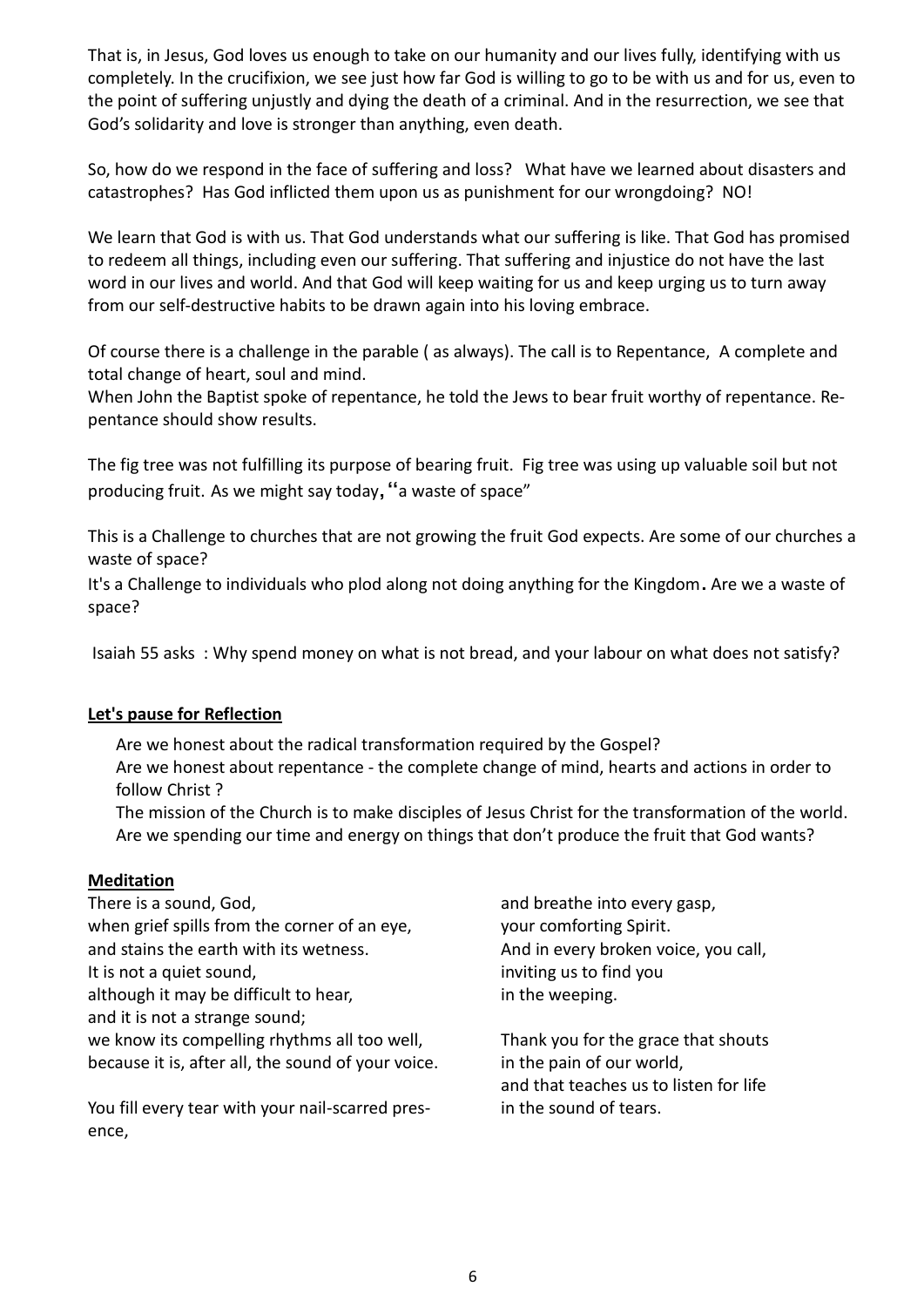#### **[Intercessions](javascript:void(0))**

Loving Lord, in the days when you walked as a man upon earth

life was hard and people suffered.

Your land was occupied,

peace was just a dream.

You knew about trouble.

So, Lord, we bring our troubled world to you now.

You are the Lord of all, the gardener of creation.

Teach the world's leaders how they best may tend

the trees of healing and righteousness.

Creator God, great gardener of earth and heaven,

# **restore your creation to wholeness.**

We have made our world a garden of damaged trees and bitter fruit.

Lord, we pray for those places where there is hurt, anger and war,

for lands where children have never known peace,

for peoples brutalised by suffering.

Creator God, great gardener of earth and heaven,

# **restore your creation to wholeness.**

Lord, we pray for all those who suffer pain and persecution,

especially those who suffer at the hands of others.

We pray too for those who have grown so far away from knowing you

that they cause hurt, or carry out persecution.

Creator God, great gardener of earth and heaven,

## **restore your creation to wholeness.**

We pray for those who are dying or recently bereaved:

may they know you are with them on their journey.

Comfort all those who are frightened or lonely:

may their sadness give way to joy as they feel the warmth of your love.

Creator God, great gardener of earth and heaven,

## **restore your creation to wholeness.**

God of all things, we pray for the ravaged earth.

We ask your forgiveness for our carelessness with your gifts.

We ask you to show us how to be better gardeners, better stewards,

better custodians of the world around us.

Creator God, great gardener of earth and heaven,

**restore your creation to wholeness.**

## **Finally a prayer for peace**

Loving God, we pray for peace for Ukraine and Russia. For hope and healing and peace. For wisdom for leaders around the world and a will and desire for peace. For a de-escalation of the conflict. That nuclear weapons will not be used. Lord, have mercy, Christ have mercy, Lord have mercy.

## **Amen.**